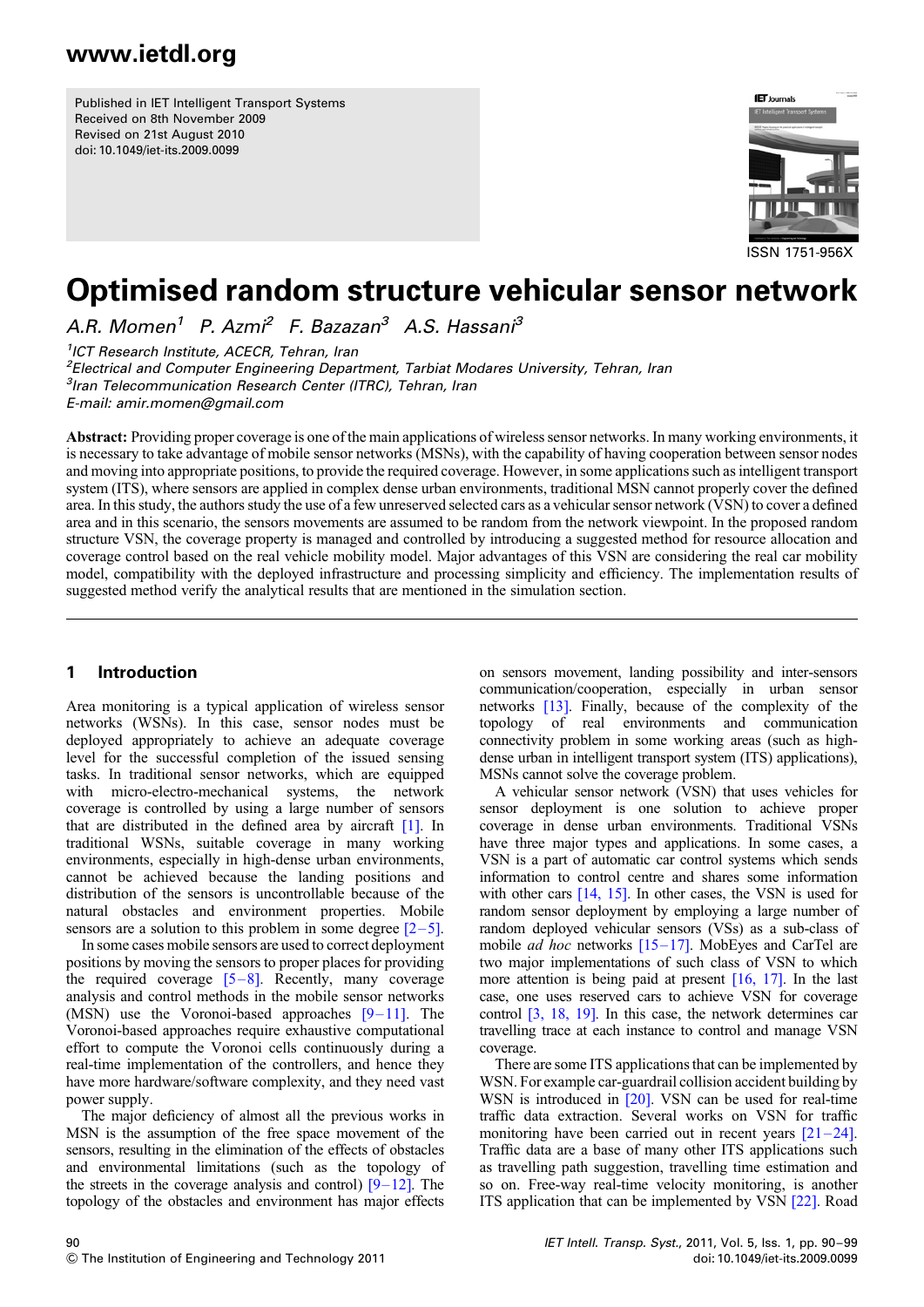surface monitoring is one of the recent applications uses the inherent mobility of the participating vehicles, opportunistically gathering data from vibration and global positioning system (GPS) sensors, and processing the data to assess road surface conditions [25]. Road surface conditions map would be used in ITS application (e.g. travelling path suggestion). Also MobEyes as VSN can be used for automatic accident detection and automatic crash notification. Multipurpose VSs may be used to study traffic effects on environmental data (e.g. air pollution and so on) in these cases traffic and some environmental data combined and process simultaneously [26]. In our proposed method, sensors are installed on un-reserved selected cars (the network has no authority to control cars traveling trace but for the reserved car [3] the network controls car traveling trace).

In our proposed method, sensors are installed on un-reserved selected cars which the network has no authority to control their travelling trace (vice versa in the reserved car [3]). VS drive across the streets of the defined area to observe the environment and communicate the measurements with some specified centres. Because of the effects of the vehicles mobility on the properties of the VSN (e.g. coverage, communication connectivity and data redundancy), resource allocation and car selection scenario in the proposed method is based on the real-world vehicle mobility model (VMM). This method reduces the number of required sensors with respect to the traditional methods by applying proper resource allocation and network management based on an analytical method extracted from VMM.

The rest of this paper is organised as follows: first, the principle of proposed VSN is described; also, the design procedure and the management method are analysed. Next, the coverage property in the proposed VSN is explained. Then the performance of the proposed method is evaluated for different scenarios through simulations. Finally, the conclusion summarises the important results of the paper.

### 2 Optimised random structure VSN

Traditional VSN [3, 15] is one solution for this problem especially in high-dense urban environments, but it is not cost effective and suitable because it requires a large number of VSs for sensing missions. Here, a new method for sensing in high-dense urban environments is proposed.

#### 2.1 General description and motivation

In this paper, a new VSN scenario including two major elements, road-side gateways (RSG) and VSs, is proposed. In this scenario, sensors are installed in cars and some of them remotely activated (by RSG) for dynamic sensors deployment, also the sensing method has a dynamic random configuration and the sensor network structure cannot be controlled directly. In the proposed method, VS deployment configuration is optimised by resource allocation based on real VMM; therefore we call the proposed scenario as optimised random structure VSN (ORSVSN). An ORSVSN, the main goal of the resource allocation and optimisation is the coverage control by using minimum number of required VSs. The minimisation of the number of VSs tends to minimise data redundancy, complexity reduction and costefficiency improvement. The VS data redundancy increases processing cost in the processing stations and increases the required processing power and storage needs. Also, reduction of the number of VSs not only decreases the processing cost of VSNs (e.g. localisation) but also increases

the efficiency and simplicity of the system. On the other hand, the number of VSs has major effect on the coverage conditions; hence, the VS number must be chosen to achieve proper coverage. Therefore there is a trade-off between coverage condition and cost efficiency or simplicity. For example, reduction in the number of active VSs leads to increase in the sensing time; consequently, there is a compromise between the number of sensors and sensing time in the ORSVSN scenario.

For this purpose, the vehicles are chosen from the public transport system or any candidate private vehicles to start driving in the study area at predetermined times. In the ORSVSN, in order to reduce the number of sensors for converging the area under study, we must choose the vehicles from uncorrelated roads. This selection tends to the reduction of the connectivity of the sensors; hence, unstructured communication systems (e.g. inter-vehicle ad hoc) between VSs cannot be used. On the other hand, cooperation of other vehicles with VSs, to create a vehicular ad hoc network is possible but it leads to lack of security. Therefore we use structured systems, such as RSGs, for communicating the management commands and observations between networks and appropriate active VSs. The RSGs also manage the network by proper VS activation; also, they process, store and communicate the information within the network.

#### 2.2 ORSVSN process and management strategy

ORSVSN has a simple management strategy. The RSGs play an important role in ORSVSN management. ORSVSN network has two major layers: RSG layer and VS layer. The RSG layer is configured as full or semi-full mesh, and there is no defined communication between VSs. The RSGs share their information about active VSs, covered regions, and their management commands with each other. The RSG must cover the major inputs, outputs, boundary and the centre of region under study by radio signals. The full radio coverage is needed if and only if the VSs use the RSG signals for localisation and GPS-based VS localisation is not available. The ORSVSN reduces the number of required VSs for coverage; accordingly, the GPS-based localisation is suggested in this paper. Also, the IEEE802.16e standard is proposed for communication. In the ORSVSN, the sensors have the ability to store measurements and communicate the information with the RSGs whenever communication is possible. This information includes measured data, VS identity and position indices.

To start the sensing process, first, the RSGs broadcast an 'activation request' message to all VSs and VSs should send their positions to RSGs. In the next step, RSGs activate proper VSs according to the VS position and design parameters. After starting the sensing process the RSGs can control the number of VSs. In this scenario, three major works must be done to control the number of VSs. First, when an active VS leaves the area under study, the RSG should broadcast an 'activation request' message to VSs and activate another VS in a proper position. Second, when an active VS stops for more than a predetermined time (which is defined based on the traffic condition) it will send a 'stop alert' message to RSG to inactivate the process and activate another VS in a suitable position. Finally, the RSG can inactivate one or more VSs which have similar paths and activate another VS in the proper position to achieve VS path independency. A suitable position is selected by RSGs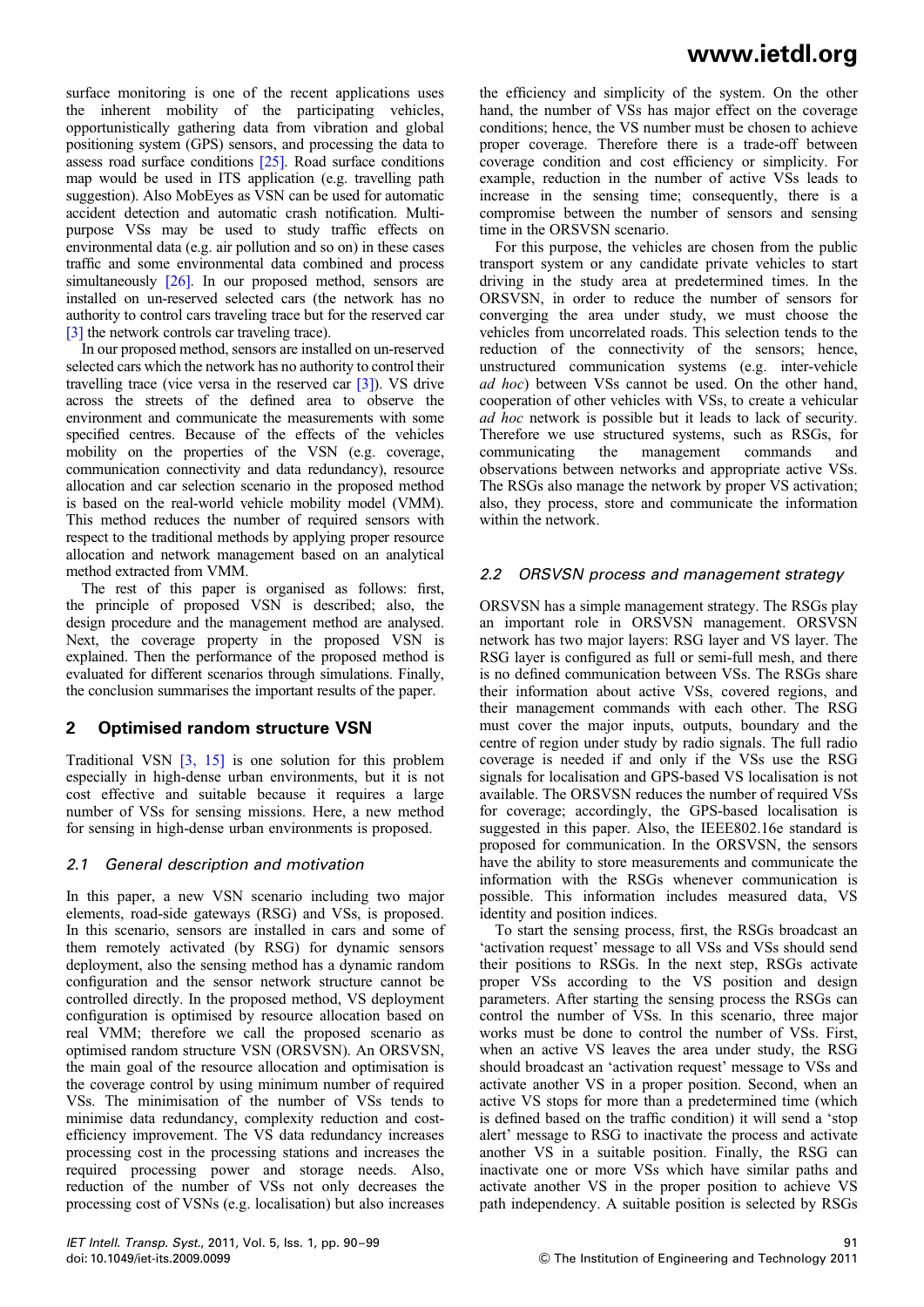according to the design parameters and the considerations of real uncovered area.

#### 2.3 ORSVSN design algorithm

The ORSVSN management algorithm was described in the previous section; here, the ORSVSN design algorithm is described. As can be seen from the description of the proposed model, the vehicle mobility behaviours have an important role in the design and analysis of the ORSVSN. Therefore a critical requirement for ORSVSN planning and management is the real-world VMM. Hence, in the following section, a suitable real VMM is suggested for our scenario.

2.3.1 Suitable mobility modelling technique for ORSVSN design and analysis: As it was described in the previous section, the ORSVSN method must be designed and optimised based on a real VMM with the capability of adaptation based on the real-world conditions. In [27], an adaptive stochastic model is used to represent different features and parameters of the real environments with low complexity and adaptation capability. The vehicle movement model in [27] is a modification of the models represented in  $[28-30]$ ; it realises the velocity model and modifies the direction control method using wireless network status, extracted from GSM network operation and maintenance center. A modified version of [27], which is used in this paper for ORSVSN design and analysis, is described in the following section.

VMM description: In  $[27]$ , it is assumed that the vehicles drive on the streets in the same direction (with respect to the reference direction); therefore all the streets of the area under study are classified into different groups with the same direction. For this purpose, it utilises a Gaussian hidden Markov model (GHMM) to model the direction of the movement of the users. The parameters of the GHMM are calculated based on the topological and practical data [27]. Furthermore, the mean velocity of vehicle in each group of the streets is modelled according to the traffic conditions and topological data in the steady-state case as [27]

$$
V_{\text{mean}}(i) = 16.1 \times \left(\frac{L_i}{l_n} - \frac{N_{\text{tot}} \cdot \pi_i}{N_i \cdot w_n(i)} - 1\right) \tag{1}
$$

where  $L_i$ ,  $w_n(i)$ ,  $N_i$  and  $\pi_i$  are the average length of the streets, the average number of street lanes, the number of streets and the steady-state probability of the ith group, respectively. Also  $l_v$  is the mean length of the vehicles and  $N_{\text{tot}}$  is the total number of the vehicles in the area under study. Here, a modified version of  $[27]$  is chosen to be used in the ORSVSN method, in which GHMM and Gaussian vector in [27] are substituted by HMM and mean travelling length for movement direction and movement distance modelling, respectively.

Therefore the VMM is represented by an HMM; each state of the HMM indicates travelling in the direction of that state vector (see Fig. 1) and its average length  $d_{\text{mean}}(i)$  is calculated as

$$
d_{\text{mean}}(i) = V_{\text{mean}}(i) \times t_{\text{p}} \tag{2}
$$

where  $t_p$  is the Markov process run time (MPRT) and  $V_{\text{mean}}(i)$ is calculated using (1). This model is used in the analysis and design of our ORSVSN.



**Fig. 1** Original system (left) and its equivalent Gaussian model  $[27]$ 

2.3.2 Analytical approach for the design of the ORSVSN scenario: Here, the VMM presented in the above section is applied to develop the ORSVSN scenario with the capability of the adaptation to any real environment conditions, considering the real-world parameters. There are two important parameters in the ORSVSN design that are calculated in this section: (i) the number of required VSs for the coverage, and (ii) the optimum VS assignment method.

Number of required active VSs: The number of required VSs for coverage has a relationship with the coverage time. Coverage time is an important parameter in the suggested method and it depends on the type of application. In some applications, in order to compare the observed data in the coverage time with each other, the completion of the coverage must not take more than a predefined time. Therefore the predefined step time  $k_T$  (where  $k_T = T_i/t_p$  and  $T<sub>i</sub>$  is the predefined time interval) is defined for the data gathering process. Another parameter that has an important role in the determining of the number of required active VSs for coverage is the average length of the streets scanned by one VS in the predefined time interval. This parameter depends on the traffic condition and the mobility behaviour of the vehicles in the region and it must be calculated using VMM. Accordingly,  $l_{ave}(k_T)$  is calculated as

$$
l_{\text{ave}}(k_T) = \sum_{j=1}^{N} d_{\text{mean}}(j) M(y_j^{(k_T)})
$$
 (3)

where  $M(y_j^{(k_T)})$  is the mean number of time periods of being in the *j*th state after passing period  $k_T$ , and is given by

$$
M(y_j^{(k_T)}) = E_i\{E\{y_j^{(k_T)}|S_1 = S_i\}\} = \sum_{i=1}^N \pi_i \cdot M_i(y_j^{(k_T)}) \quad (4)
$$

where  $M_i(y_j^{(k_T)})$  is the mean number of time periods that the process remains in the state  $(S_i)$  when the user starts from the state  $(S_i)$  and is given by [30]

$$
M_i(y_j^{(k_T)}) = E\{y_j^{(k_T)}|S_1 = S_i\} = (\mathbf{Z}_{ij} - \pi_j) + k_T \pi_j \quad (5)
$$

where  $\pi_i$  is the steady-state probability of *j*th state and **Z** is the fundamental matrix of the Markov process [30]; also,  $y_j^{(k_T)}$  is defined as the number of time periods during which the process remains in a particular state  $(S_i)$  or the user stays in a specific group in the first  $k_T$  steps.

Note that the travelling paths of the vehicles are roughly uncorrelated (as the proposed management method described in Section 2.2) if the VSs are chosen from vehicles that approximately start driving from the centre of the defined area, in different streets of a variety of groups. Then, the

92 IET Intell. Transp. Syst., 2011, Vol. 5, Iss. 1, pp. 90–99 © The Institution of Engineering and Technology 2011 doi: 10.1049/iet-its.2009.0099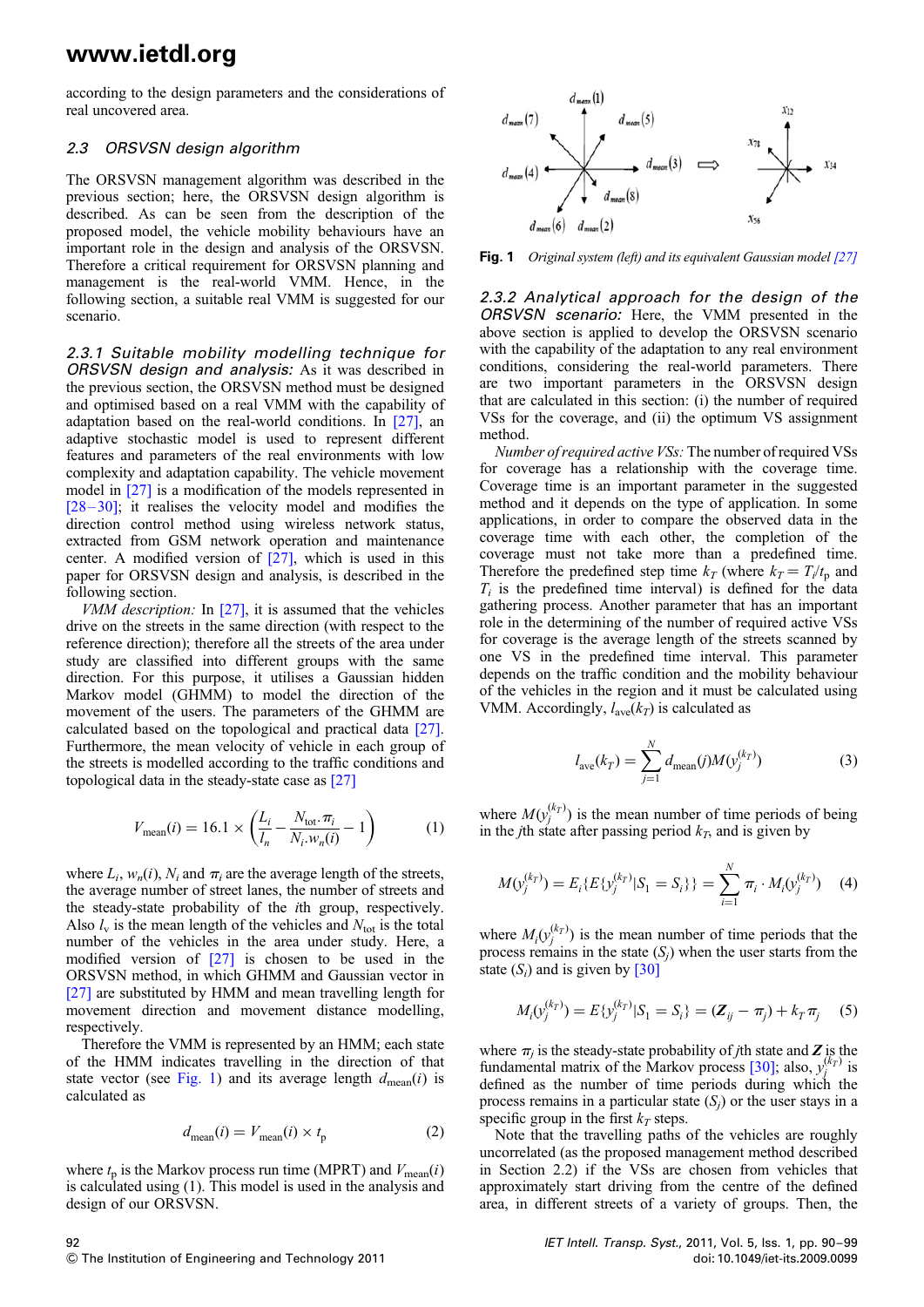number of vehicles needed to scan the area under study is estimated by

$$
NR_T = L_D / \sum_{j=1}^{N} d_{\text{mean}}(j) M(y_j^{(k_r)})
$$
(6)

where  $NR<sub>T</sub>$  is the number of sensors required to cover the specific area in the predefined time interval and  $L<sub>D</sub>$  is the length of the paths required to be scanned in the area under study.

Required number of vehicles to serve as VS?: The number of vehicles needed to work as VSs plays a crucial role in the implementation cost and complexity of the proposed VSN method. As it was described in Section 2.1 some of these VSs are activated by RSG at the observation time interval. Since some of the VSs leave the area under study after passing the predefined time, due to the dynamic behaviour of the movement of VSs, the RSGs attempt to fix the number of activated VSs by substituting new VSs in the defined area. Therefore the ratio of active VSs to the total number of VSs in the study area must be carefully designed based on analysis of the movement behaviour of the VSs.

Fig. 1 shows the general description of the proposed VMM. Each vector has a twin, which is a reciprocal vector. Therefore each pair of the reciprocal vector is equal to an asymmetric random walk process, which is approximated by a Gaussian process [31]. Therefore we have one Gaussian vector instead of each reciprocal vector pair with the Gaussian distribution (e.g.  $x_{1,2} \sim N(\mu_{1,2}, \ \ \alpha_{1,2}^2)$ ) and reciprocal direction according to the sign of the Gaussian variable

$$
\mu_{1,2}(k) = k(\pi_1 d_{\text{mean}}(1) - \pi_2 d_{\text{mean}}(2))
$$
 (7)

$$
\delta_{1,2}^2(k) = k(d_{\text{mean}}^2(1)\pi_1(1-\pi_1) + d_{\text{mean}}^2(2)\pi_2(1-\pi_2) + 2\pi_1\pi_2d_{\text{mean}}^2(1)d_{\text{mean}}^2(2))
$$

where  $(\mu_{1,2}, \delta_{1,2}^2$  are the means and variances of the equivalent Gaussian process of {1, 2} (which are twins), respectively; also,  $\pi_1$  and  $\pi_2$  are the steady-state probability of states 1 and 2, respectively. In the next step, each Gaussian vector is represented by its projections on the horizontal and vertical axis. The projection of the Gaussian vector in each axis has a Gaussian distribution, thus, their summation also has a Gaussian distribution too [31]

$$
R_{x} = \sum_{i=1}^{N/2} x_{ii+1} \cos \varphi_{i}, \quad R_{y} = \sum_{i=1}^{N/2} x_{ii+1} \sin \varphi_{i}
$$
  
\n
$$
(R_{x}, R_{y}) \sim N(\mu_{x}(k), \mu_{y}(k), \delta_{x}^{2}(k), \delta_{y}^{2}(k), \rho_{xy}(k))
$$
  
\n
$$
\mu_{x}(k) = \sum_{i=1}^{N/2} \mu_{ii+1}(k) \cos \phi_{i}, \quad \mu_{y}(k) = \sum_{i=1}^{N/2} \mu_{ii+1}(k) \sin \phi_{i}
$$
  
\n
$$
\delta_{x}^{2}(k) = \sum_{i=1}^{N/2} \delta_{ii+1}^{2}(k) \cos^{2} \phi_{i}, \quad \delta_{y}^{2} = \sum_{i=1}^{N/2} \delta_{ii+1}^{2}(k) \sin^{2} \phi_{i}
$$
  
\n
$$
\rho_{xy}(k) = \left(\sum_{i=1}^{N/2} \sum_{j=1}^{N/2} \mu_{ii+1}(k) \mu_{jj+1}(k) \cos \phi_{i} \sin \phi_{j} - \mu_{x}(k) \mu_{y}(k)\right) / (\delta_{x}(k)\delta_{y}(k))
$$
  
\n(8)

IET Intell. Transp. Syst., 2011, Vol. 5, Iss. 1, pp. 90–99 93

Assuming that the VSs near the centre of the area under study are selected for sensing, then with this assumption the probability of remaining a car in the sensing area at the kth instance is calculated as

$$
p_R(k) = p(R_x(k) < D, R_y(k) < D) \tag{9}
$$

where  $D$  is the radius of area. Furthermore, since vehicles move independently, the process of leaving the sensing area is a Binomial process and the mean number of remaining vehicles in the sensing area at the kth instance  $(nm(k))$  is obtained by [31]

$$
\begin{aligned} \text{nm}(k) &= \sum_{n=0}^{NM} n \times \binom{NM}{n} (p_R(k))^n \times (1 - p_R(k))^{NM-n} \\ &= \text{NM} \times p_R(k) \quad 0 \le k \le k_T \end{aligned} \tag{10}
$$

in which NM is the total number of vehicles prepared to work as VS. Hence, in each instance  $nm(k)$  should be more than  $NR<sub>T</sub>$  to achieve an appropriate design. Then the total number of VSs is determined as

$$
NM = \frac{NR_T}{\arg \min_k(p_R(k))}, \quad 0 \le k \le k_T \tag{11}
$$

Proposed VSs assignment method: For determining optimum VS assignment, first, we must consider the length of the paths required to be scanned in each group of the area under study  $(L_{Si})$ . At each state the path travelled by a vehicle is determined through (5) wherever a user starts from a specific state. Accordingly, the cars are allocated to each group so that the coverage is maximised.

This problem leads to a constraint optimisation problem described as

$$
\begin{cases}\n\sum_{i=1}^{N} L_{Si} = L_D \\
\sum_{i=1}^{N} r_i = NR_T \\
\sum_{j=1}^{N} r_j M_j \left( y_1^{(k_T)} \right) = \frac{L_{S1}}{d_{\text{mean}}(1)} + e_1 \\
\vdots \\
\sum_{j=1}^{N} r_j M_j \left( y_N^{(k_T)} \right) = \frac{L_{SN}}{d_{\text{mean}}(N)} + e_N \\
\Rightarrow R = [r_1, \dots, r_N] = \arg \min \left( \sum_j e_j^2 \right)\n\end{cases}
$$
\n(12)

where  $M_i(y_j^{(k_T)})$  and NR<sub>T</sub> are calculated from (5) and (6), respectively. The above integer optimisation problem can be numerically solved by several methods according to amount of NR<sub>T</sub> or size of response space. In low NR<sub>T</sub>, (12) can be solved by substituting all possible values of  $r_i$  into the relation and finding the optimum one. When  $NR_T$  is at the middle (e.g.  $30 \ge NR_T \ge 15$ ), then some exact integer programming (IP) method such as branch-and-bound,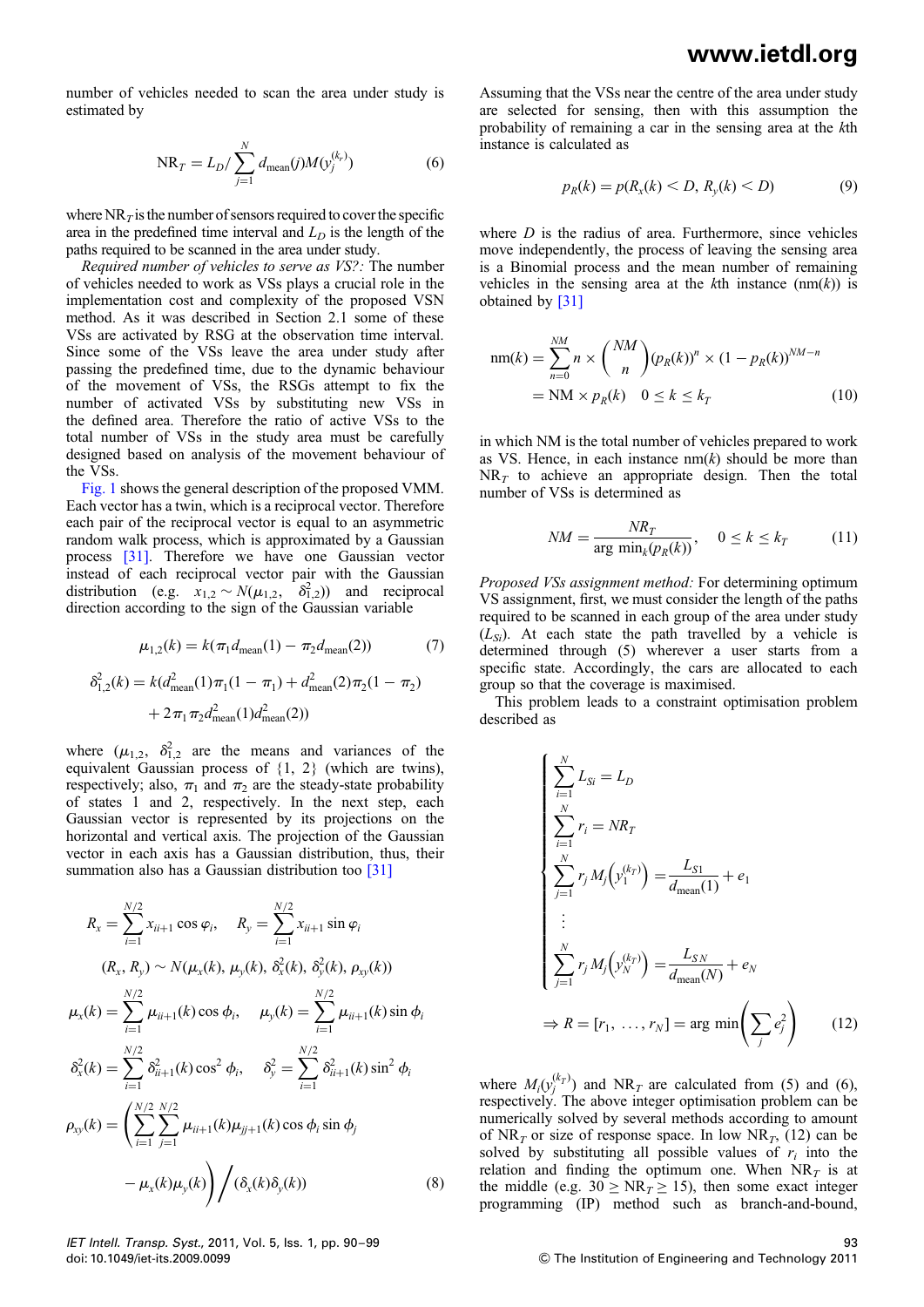and branch-and-cut would be of interest [25]. Finally, for large  $NR_T$  the exact IP methods become too heavy to execute and heuristic solutions such as genetic algorithms are proposed [27].

#### 3 Analytical analysis of VS coverage

In this section, the coverage of the suggested method is analysed. For simplicity suppose that the sensing area is large and a long time is needed to sense. Hence, in this case the steady-state analysis is valid. The coverage is completed if all the streets of the area are scanned by VSs and the coverage deficiency probability (CDP) after the  $k$ step (based on the vehicle path independency in the steadystate case and considering the previous assumption in VS distribution) is

$$
CDP(k) = p\left(\bigcup_{j=1}^{N} e_j\right) = \sum_{j=1}^{N} p(e_j) - \sum_{j,i} p(e_j \cap e_i)
$$
  
+ 
$$
\sum_{i,j,k} p(e_i \cap e_j \cap e_k) - \dots + (-1)^{N-1}
$$
  
× 
$$
p(e_1 \cap e_2 \cap e_k \cap \dots \cap e_N)
$$
 (13)

where  $p(e_i)$  is the probability of coverage deficiency in the *j*th state, up to the kth instance. The coverage is proportional to the amount of  $k$  (travelling time). For example, if the scanning time is lower than the minimum required scanning time given in (8), then the CDP is approximated to one; that is

$$
CDP(k) = 1 \quad \text{if } k < \frac{1}{Nm} \left( \sum_{j=1}^{N} [L_{Sj} / d_{\text{mean}}(j)] \right) \tag{14}
$$

where [ ] is defined as rounding to the nearest integer and can be expressed as  $[x] = \lfloor x + 0.5 \rfloor, x > 0$  where  $\lfloor \rfloor$  is the floor operator, which is defined as  $\lfloor x \rfloor = \max\{n \in \mathbb{Z} | n \leq x\}$ . The term  $(\sum_{j=1}^{N} [L_{Sj}/d_{\text{mean}}(j)])$  is the total required time to complete the coverage by one VS, and  $Nm \geq NR_T$  is the number of active VSs. In the following, first, suppose that (14) is not satisfied and then the calculation of the CDP is described. The coverage deficiency in each state is  $p(e_j) = p(\sum_{j=1}^{Nm} m_{ij}(k) < L_{sj}/d_{\text{mean}}(j) + Nm)$  where  $m_{ij}(k)$  is number of times that the *i*th vehicle goes to the *j*th state up to the kth instance and  $N_m$  is the mean number of active VSs in the area under study (which is equal to Nm in this case). Because of the assumption that all vehicles in the sensing area have a unique mobility model we arrive at the Binomial distribution with  $Nm \times k$  independent experiments in the steady-state case. Then the probability that the  $i$ th state is observed  $l$  times by VSs up to the  $k$ th instance is calculated by (15); here, it is assumed that there is no overlap between the travelling paths of VSs. Also, the

quantity  $p(e_i)$  is calculated by (16)

$$
p\left(\sum_{i=1}^{Nm} m_{ij}(k) = l | N_m\right) = \binom{Nm \times k}{l} \pi_j^l (1 - \pi_j)^{Nm \times k - l}
$$
\n(15)

$$
p\left(\sum_{i=1}^{Nm} m_{ij}(k) < L_{Sj}/d_{\text{mean}}(j)|N_m\right) \\
= \sum_{l=1}^{[L_{Sj}/d_{\text{mean}}(j)]-1} {Nm \times k \choose l} \pi_j^l (1 - \pi_j)^{Nm \times k-l} \tag{16}
$$

The first term of CDP in (13) is calculated by the summation of (16) over all possible states of the proposed VMM. Other terms in (13), except for the final term, have the following format  $(\sum_{i,j, \ldots, p(e_i \cap e_j \cap e_k \cap \cdots \cap e_l))$  and because of the independency of travelling paths and steady-state considerations, the coverage deficiency in each state are independent; thus

$$
\sum_{\forall i,j,\dots,q} p(e_i \cap e_j \cap e_k \cap \dots \cap e_q) = \sum_{\forall i,j,\dots,q} \left( \prod_{t=i}^q p(e_t) \right)
$$
\n(17)

The final term in (13) (i.e.  $p(e_1 \cap e_2 \cap e_k \cap \cdots \cap e_N)$ ) is equal to zero because of the assumption on the time represented in (14) and neglecting of the small possible overlaps between paths (see (18))

As it can be seen in (18), the number of VSs  $(Nn)$  has major effect on the CDP and if the number of VSs increases then all the terms of (18) decrease.

Therefore the RSG and the control of the number of VSs have an important effect on the coverage property. On the other hand, control of the number of VSs, increases the processing load of the RSG; hence, in the simple scenario, VS number control functionality may be disabled in the RSG and in this case, the coverage property is described as follows. In this case, first, the mean number of remaining cars in the study area in each instance must be calculated by (10). The mean number of VSs, remaining in the sensing area from the beginning up to the kth instance, is calculated as

$$
N_m(k) = \frac{1}{k} \sum_{j=1}^k n_m(j) = \frac{Nm}{k} \sum_{j=1}^k p_R(j) \quad 0 < k < k \tag{19}
$$

In the second step the probability of complete coverage (CC) is defined using the following recursive equation

$$
p(CC(k)) = p(CC(k-1)) + (1 - p(CC(k-1))) \times p(cc_k)
$$
\n(20)

$$
CDP(k) = \sum_{j=1}^{N} \sum_{l=1}^{[L_{Sj}/d_{mean}(j)]-1} {Nm \times k \choose l} \pi_j^{l} (1 - \pi_j)^{Nm \times k-l}
$$
  
+ 
$$
\sum_{k=2}^{N-1} (-1)^{k-1} \sum_{i,j,\dots,h} \left( \prod_{m=i}^{h} \left( \sum_{j=1}^{[L_{Sj}/d_{mean}(j)]-1} {Nm \times k \choose l} \pi_j^{l} (1 - \pi_j)^{Nm \times k-l} \right) \right)
$$
(18)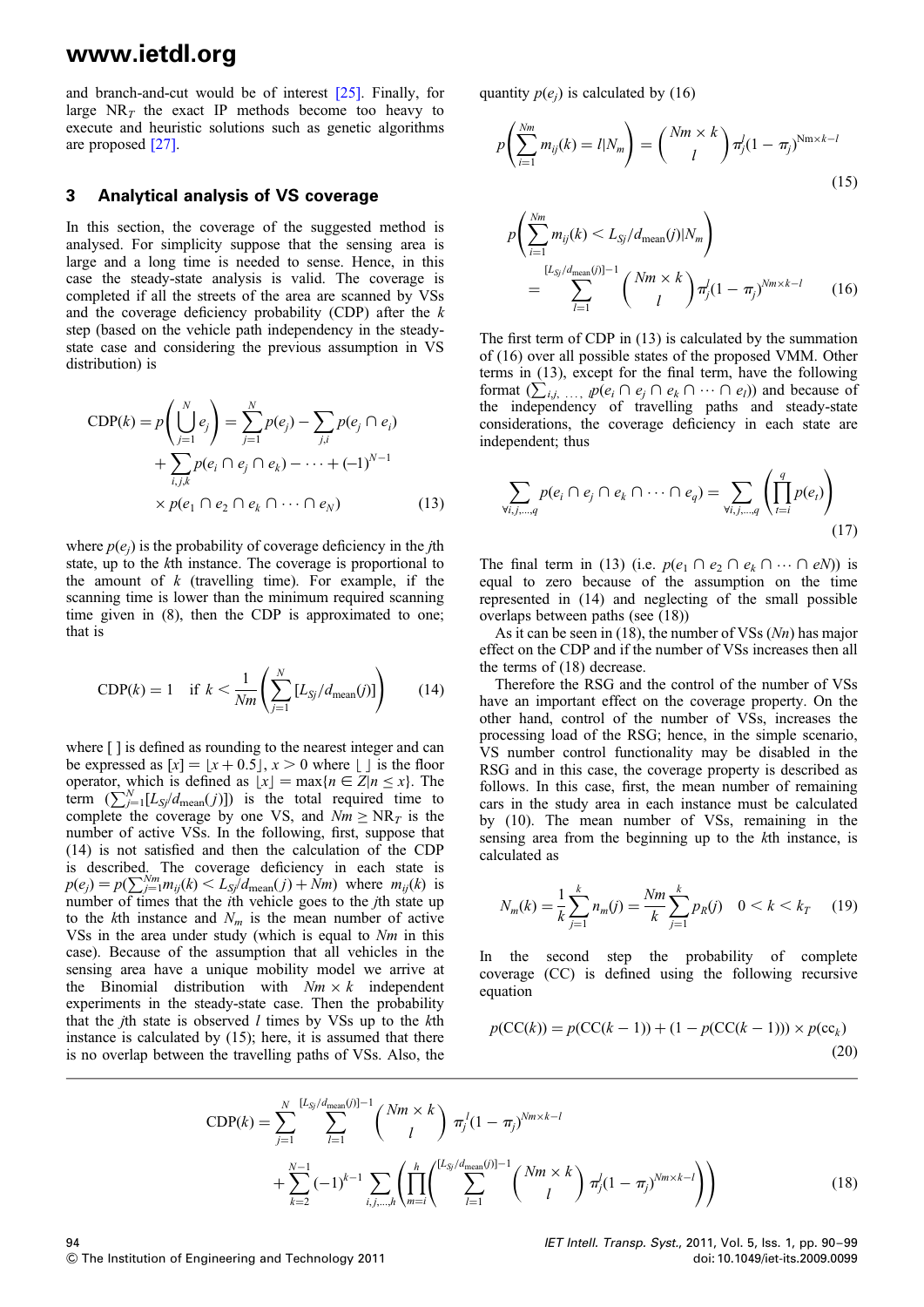

Fig. 2 Section of Esfahan map that ORSVSN scenario implemented on it [27]



Fig. 3 Comparison between real coverage and simulation coverage data with respect to MPRT and number of active VSs

in which  $p(CC(k))$  is the probability of coverage at the kth instance and  $p(cc_k)$  is the probability of completing the coverage at the kth instance for  $k$ 's that satisfy (14). Note that, when  $p(CC(k-1)) = 0$ , it is not possible to complete the coverage at kth instance  $(p(cc_k) = 0)$  if and only if the RTI $(k-1) = \sum_{j=1}^{N} (L_{S}/d_{\text{mean}}(j) - m_j)$  or if the required time to inspect un-scanned terms up to instance  $k - 1$  by one VS is more than the number of VSs  $(n_m(k))$  at this instance, RTI $(k-1) > n_m(k)$  (where  $m_i$  is the total scanned area of *j*th state up to instance

 $k - 1$ ). Therefore the second term in (20) can be rewritten as (see (21))

Similarly,  $(15)$ – $(17)$  and  $(21)$  can be rewritten as

$$
(1 - p(CC(k-1))) \times p(cc_k)
$$
  
= 
$$
\sum_{\text{RTI}(k-1) \le n_m(k)} \prod_{j=1}^N \left( \binom{N_m(k-1) \times k-1}{m_j} \right)
$$
  

$$
\times \pi_j^{m_j} (1 - \pi_j)^{(N_m(k-1) \times k-1) - m_j}
$$

$$
(1 - p(CC(k-1))) \times p(cc_k) = \sum_{RTI(k-1) \le n_m(k)} p\left(\sum_{i=1}^{Nm} m_{i1} = m_1, \dots, \sum_{i=1}^{Nm} m_{Nj} = m_N |N_m(k-1)\right)
$$

$$
\times p\left(\sum_{i=1}^{Nm} m_{i1} = (L_{S1}/d_{\text{mean}}(1) - m_1), \dots, \sum_{i=1}^{Nm} m_{Nj}(L_{SN}/d_{\text{mean}}(N) - m_N)|n_m(k) \qquad (21)
$$

IET Intell. Transp. Syst., 2011, Vol. 5, Iss. 1, pp. 90–99 95

doi: 10.1049/iet-its.2009.0099 & The Institution of Engineering and Technology 2011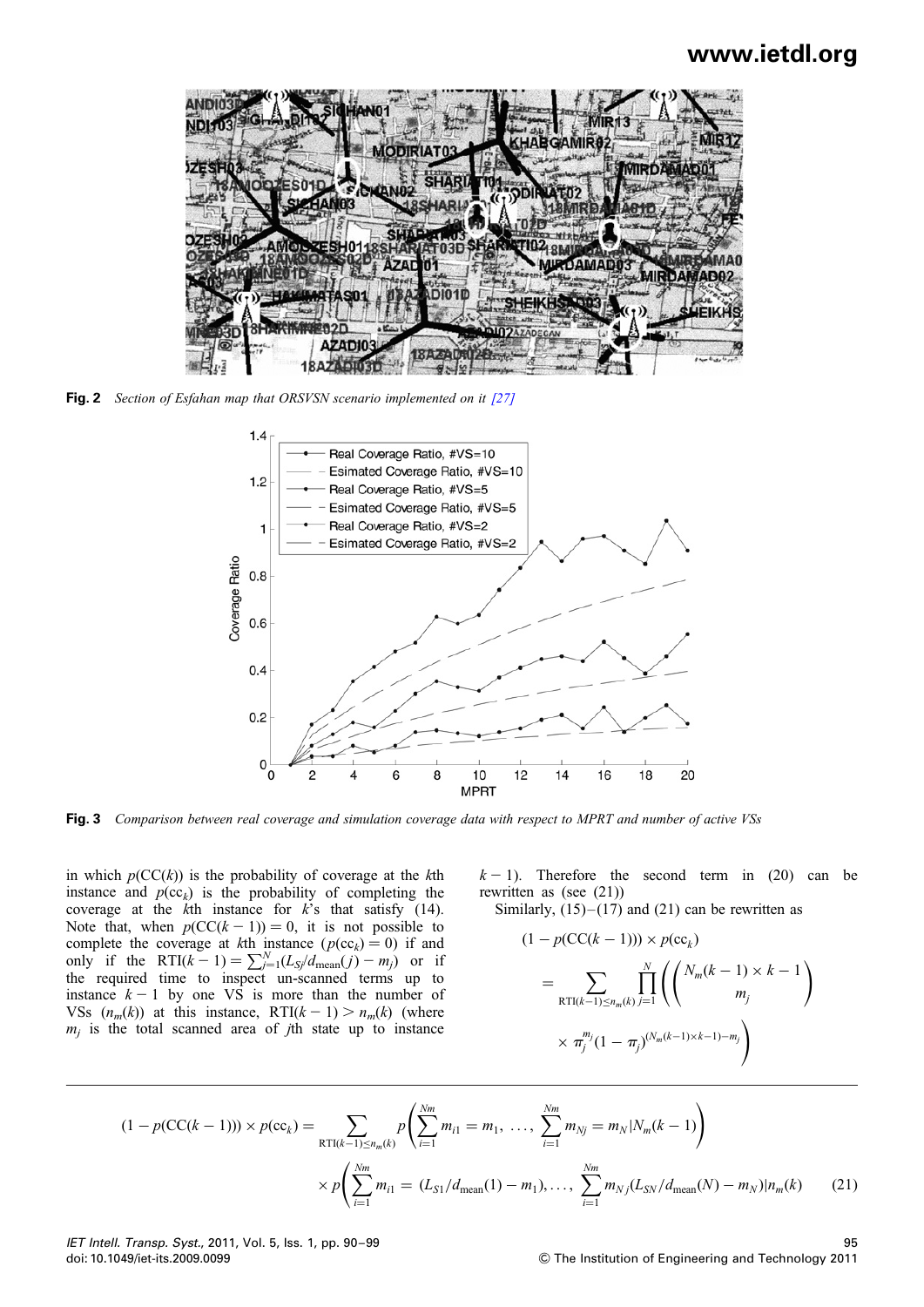$$
\times \left( \left( \frac{n_m(k)}{(L_{Sj}/d_{\text{mean}}(j) - m_j)} \right) \pi_j^{(L_{Sj}/d_{\text{mean}}(j) - m_j)} \times (1 - \pi_j)^{(n_m(k) - (L_{Sj}/d_{\text{mean}}(j) - m_j)} \right)
$$
(22)

Hence, by initialising  $p(CC(k_0)) = 0$  in (14) and by substituting (22) into (20), the probability of coverage can be recursively determined in each instance. Consequently, the CDP can be calculated as

$$
CDP(k) = 1 - p(CC(k))
$$
 (23)

Also coverage ratio  $(CR(k))$  with respect to time and movement conditions in these two specified cases can be estimated as follows. In the first case that ORSVSN is implemented completely and the number of active VSs are constant, the CR is calculated as

$$
CR(k) = (l_{ave}(k) \times Nm)/L_D \tag{24}
$$

where  $l_{\text{ave}}(k)$  is calculated from (3),  $L_D$  is the length of the paths required to be scanned in the area under study, and Nm is the number of active VSs.

In the second case, that the RSGs do not manage the VSs (simple implementation), then the number of VSs changes



Fig. 4 Comparison between real coverage and simulation coverage data with respect to time and traffic condition



Fig. 5 Required number of vehicles prepared as VSs for completing coverage in predefined time with respect to traffic condition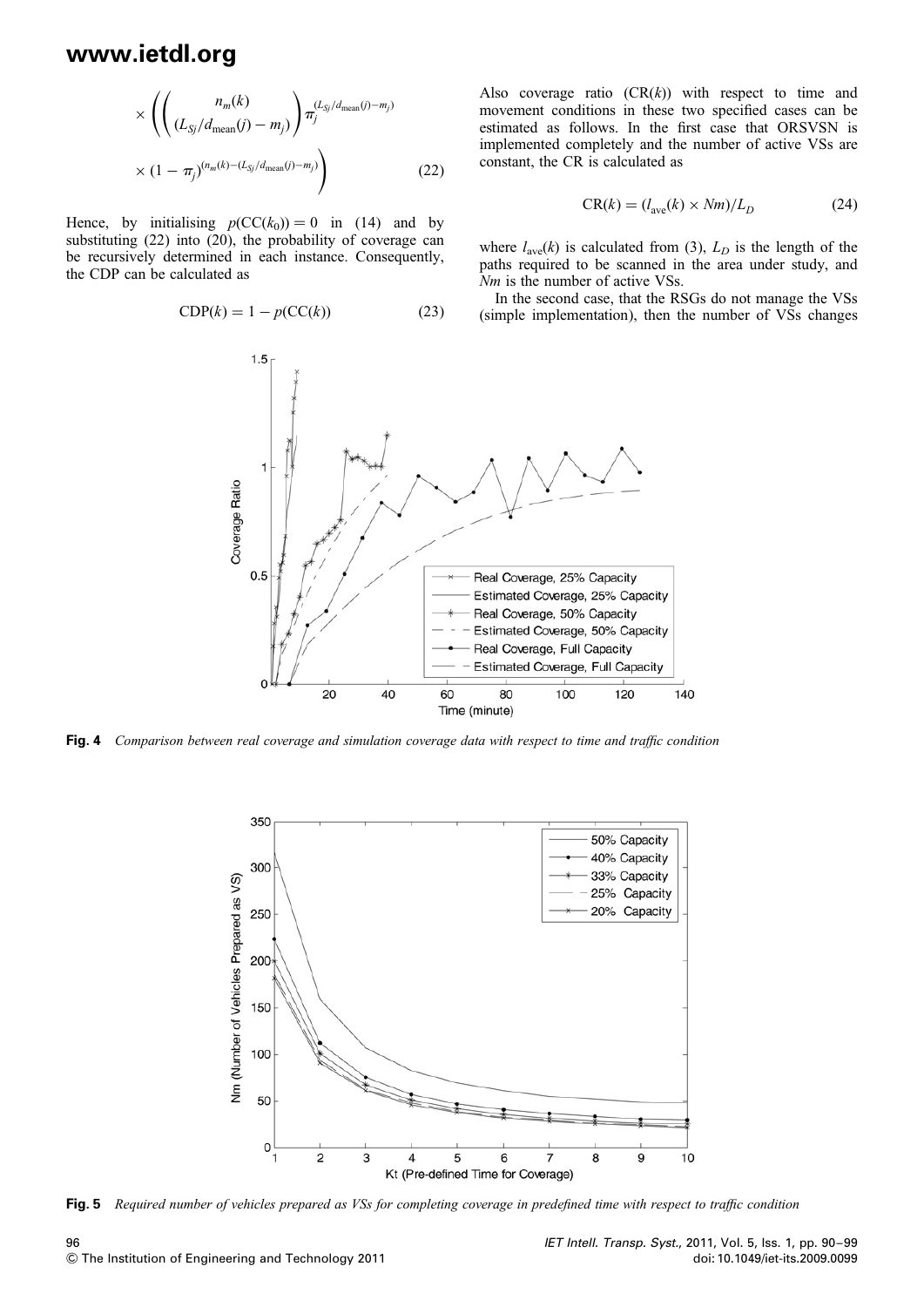dynamically, and the CR is estimated as

$$
CR(k) = (l_{ave}(k) \times N_m(k))/L_D \tag{25}
$$

where  $N_m(k)$  is calculated from (19). In the following the performance of this method is evaluated through computer simulations and experiments in different scenarios.

#### 4 ORSVSN model analysis and simulation results

In this section, the proposed method is analysed by simulations based on extracted data from real wireless network information [27]. We have analysed the proposed model by implementing it into an area of Esfahan city downtown (Fig. 2 [27]) as an area under study and supposing that all the major streets on the area must be scanned. Detailed data extraction results and VMM parameter estimations are described in [27]. The RSG positions are chosen close to the proper base transceiver station (BTS) locations according to radio coverage information as described in Section 2.2 and can be seen in Fig. 2. in which the RSGs do not manage the active VSs number continually but just implement the ORSVSN design scenario at the beginning of scanning. As a result, implemented scenario presents the lower bound for proposed ORSVSN futures. For this manner, some taxicabs according to the proposed scenario are employed as VSs which have GPS for registering the taxi path. The



Fig. 6 Optimum vehicle allocation is compared with sub-optimum and random resource allocation cases with respect to time in 50% capacity



Fig. 7 CDP with respect to number of VSs and traffic condition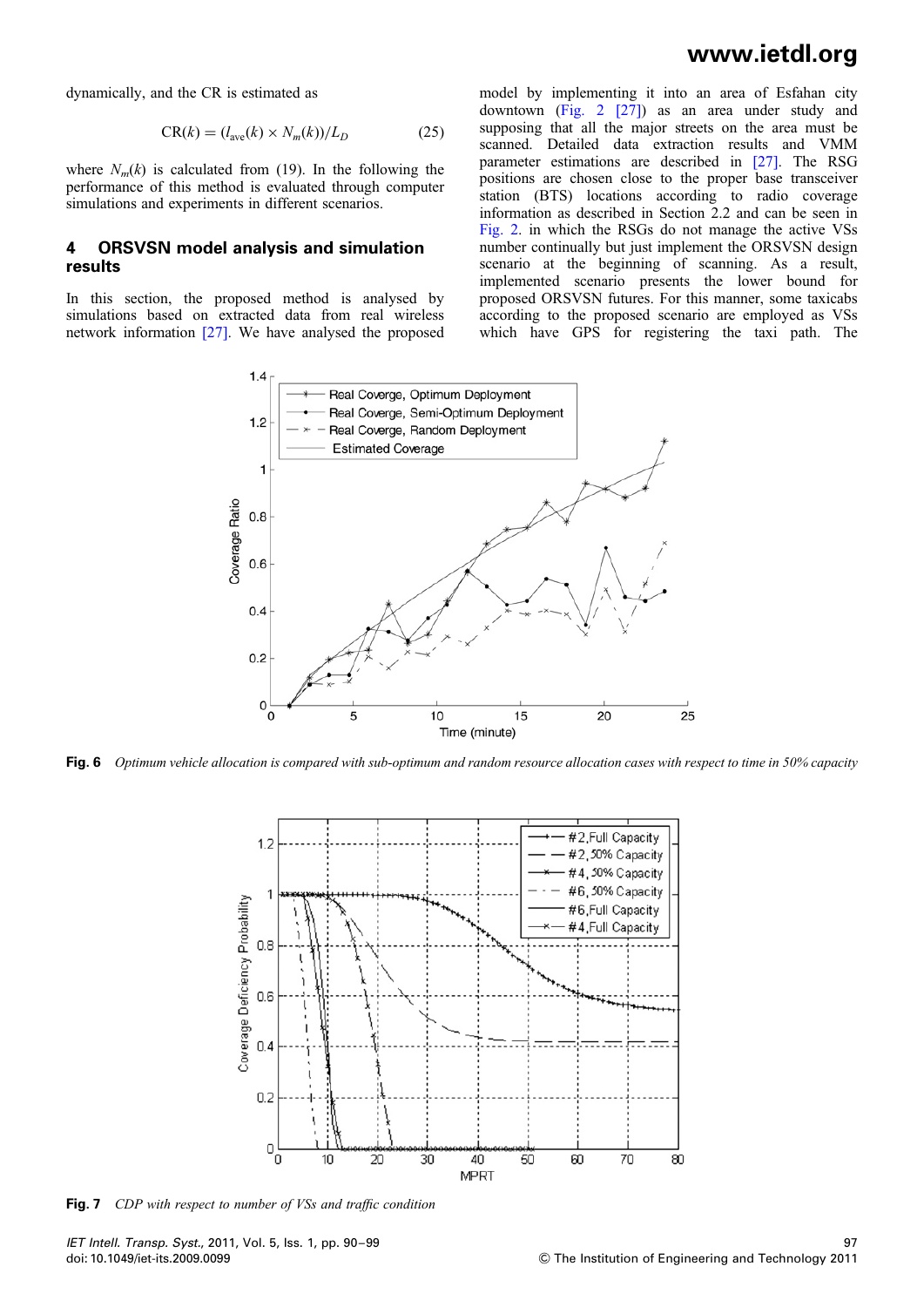experiments are repeated at least ten times and the results are presented after averaging. For maintaining the assumption of constant traffic condition, the experiments run at the same time on regular days and also practical data as [27] are used to observe traffic status.

After ORSVSN parameters' estimation and implementation, in Fig. 3, the measured coverage is compared with the estimated coverage in 63% capacity conditions with respect to MPRT. As can be seen in this figure, the CR growth with constant slope in both cases and coverage is estimated properly. Note that the constant traffic condition is not accessible in real experiment and traffic was changed across the test.

According to this fact that MPRT changes respect to traffic condition [27] in Fig. 4, convergence is analysed in different traffic conditions with respect to time. In this figure, experiments are continued up to 20 MPRT. Estimated and measured coverages are compared with respect to time (number of active VSs in this case is 10).

In the next step the number of vehicles (prepared as VSs) are shown in Fig. 5. As can be seen in this figure the number of required VSs according to (11) has an exponential form with respect to MPRT or  $K_T$ . The effect of the optimum vehicle allocation that is found based on  $(12)$  is depicted in Fig. 6. In this figure, in low-dense traffic jam, the coverage in optimum vehicle allocation according to (12) is compared with sub-optimum and random resource allocation cases and CR is calculated by averaging it over 20 iterations. In the sub-optimum case, the sensors would be allocated half-optimally and half-randomly. As can be seen in this figure, the coverage of optimum sensor allocation between groups with four vehicles is comparable with the random allocation by applying nine VSs. The CDP for this case is shown in Fig. 7. As can be seen in this figure, the growth in number of VSs improves the CDP. Also the effect of traffic condition and vehicle velocity on coverage probability is depicted in this figure. If the mean of the vehicle's velocity increases, then  $d_{\text{mean}}(i)$  increases, and so does the scanned area in each iteration. On the other hand, if  $d_{\text{mean}}(i)$  is increased then the variance in (7), (8) increases and so the remaining probability  $(p_R(k))$  is reduced especially after passing some iterations. As can be seen in Fig. 7, an increase of the velocity of the vehicles improves the CDP.

#### 5 Conclusion

In this paper, we have proposed a VSN named ORSVSN that uses a few non-reserved vehicles as sensors. In the ORSVSN the network designer needs to have a real mobility model with the ability to adapt to real conditions in the region studied, such as the model proposed here. As described in this paper, a network designer can use the proposed mobility model for the ORSVSN parameter calculation and performance analysis. The coverage problem has been studied using the analytical approach presented in this paper. Also the simple implementation of the proposed scenario is used to test and verify the analytical study. Experimental results induct that for large regions, the proposed scenario needs a relatively small number of VSs especially in low traffic jam, and so it is desirable to use GPS for localisation in each set of sensors. The proposed scenario is also suitable for the spatial study of highly dense cities where solving the coverage problem in traditional WSN is too difficult. The CDP is analytically analysed in this paper and approves the results of the simulation.

#### 6 References

- 1 Neander, J., Hansen, E., Nolin, M., Bjorkman, M.: 'Asymmetric multihop communication in large sensor networks'. Proc. Int. Symp. on Wireless Pervasive Computing, ISWPC, Phukeet, Thailand, January 2006
- 2 Guizzo, E.: 'Network of traffic spies built into cars in Atlanta', IEEE Spectr. Online, 2004
- 3 Lee, U., Magistretti, E., Biao, Z., Gerla, M., Bellavista, P., Corradi, A.: 'Efficient data harvesting in mobile sensor platforms'. Proc. Fourth Annual IEEE Int. Conf. on Pervasive Computing and Communications, March 2006, pp. 13– 17
- 4 Low, K.H., Leow, W.K., Ang, M.H.: 'Autonomic mobile sensor network with self-coordinated task allocation and execution', IEEE Tans. Syst. Man Cybern. – Part C: Appl. Rev., 2006, 36,  $(3)$ , pp. 315–327
- 5 Wan, P.J., Yi, C.W.: 'Coverage by randomly deployed wireless sensor networks', IEEE Trans. Inf. Theory, 2006, 52, (6), pp. 2658– 2669
- 6 Fonesca, I., Dias, J.: 'Robot navigation using vision information'. Proc. Int. Conf. on Industrial Electronics, Control and Instrumentation, 1998, vol. 2, pp. 1198–1203
- 7 Sibley, G.T., Rahimi, M.H., Sukhatme, G.S.: 'Robomote: a tinymobile robot platform for large-scale sensor networks'. Proc. IEEE Int. Conf. on Robotics and Automation, Washington, DC, 2002
- 8 Cassandras, C.G., Li, W.: 'Sensor networks and cooperative control', Eur. J. Control, 2005, 11,  $(4-5)$ , pp. 436-463
- 9 Meguerdichian, S., Koushanfar, F., Potkonjak, M., Srivastava, M.B.: 'Coverage problems in wireless ad-hoc sensor networks'. Proc. IEEE Int. Conf. on Computer Communications (INFOCOM), 2001, pp. 1380– 1387
- Cortes, J., Martınez, S., Karatus, T., Bullo, F.: 'Coverage control for mobile sensing networks', IEEE Trans. Robot. Autom., 2004, 20, (2), pp. 243–255
- 11 Wang, G., Cao, G., La Porta, T.F.: 'Movement-assisted sensor deployment', IEEE Trans. Mob. Comput., 2006, 5, (6), pp. 640–652
- 12 Chandler, P.R., Pachter, M., Rasmussen, S.: 'UAV cooperative control'. Proc. American Control Conf., 2001, pp. 50–55
- 13 Naumov, V., Baumann, R., Gross, T.: 'An evaluation of inter-vehicle ad hoc networks based on realistic vehicular traces'. Proc. ACM, MobiHoc, Florence, Italy, May 2006, pp. 22–25
- 14 Alrabady, A.I., Mahmud, S.M.: 'Analysis of attack against the security of keyless-entry system for vehicles and suggestion for improved designs', IEEE Trans. Veh. Technol., 2005, 54, (1), pp. 41–50
- 15 LeBrun, J., Anda, J., Chuah, C.N., Zhang, M., Ghosal, D.: 'VGrid, vehicular ad hoc networking and computing grid for intelligent traffic control'. Proc. IEEE Vehicular Technology Conf., Spring 2005, pp. 2905– 2909
- 16 Lee, U., Magistretti, E., Gerla, M., Bellavista, P., Corradi, A.: 'Dissemination and Harvesting of urban data using vehicular sensing platforms', IEEE Trans. Veh. Technol., 2009, 58, (2), pp. 882–901
- 17 Zhu, J., Wei, Y., Liu, K.J.R.: 'A game theoretical framework for dynamic pricing-based routing in self-organized MANETs', IEEE J. Sel. Areas Commun., 2008, 26, (7), pp. 1204–1217
- 18 Tan, J., Lozz, O.M., Xi, N., Sheng, W.: 'Multiple vehicle systems for sensor network area coverage'. Proc. IEEE Fifth World Congress on Intelligent Control and Automation, June 2004, pp. 4666– 4670
- 19 Reumerman, H.J., Roggero, M., Ruffini, M.: 'The application-based clustering concept and requirements for inter-vehicular networks', IEEE Commun. Mag., 2005, 43, (4), pp. 108–113
- 20 Jiao, W., Wang, X., Zhao, L.: 'Monitoring system of car-guardrail accident based on wireless sensor networks'. Proc. Eighth Int. Conf. on ITS Telecommunications, 2008, pp. 146–149
- Chumchoke, N., Takashi, N., Hironori, S.: 'Application of probe-vehicle data for real-time traffic-state estimation and short-term travel-time prediction on a freeway'. Proc. Transportation Data Research, 2003,
- vol. 1855, pp. 49–59<br>Zou, L.: 'Arterial 22 Zou, L.: 'Arterial speed studies with taxi equipped with global positioning receivers as probe vehicle'. Proc. Int. Conf. on Wireless Communications, Networking, and Mobile Computing (WCNM), 2005
- Bertini, R.L., Tantiyanugulchai, S.: 'Transit buses as traffic probes: use of geolocation data for empirical evaluation', Trans. Transp. Res. Rec., 2004, 1870, pp. 35– 45
- 24 Yoon, J.: 'Surface street traffic estimation'. Fifth Int. Conf. on Mobile Systems, Applications, and Services (MobiSys), 2007